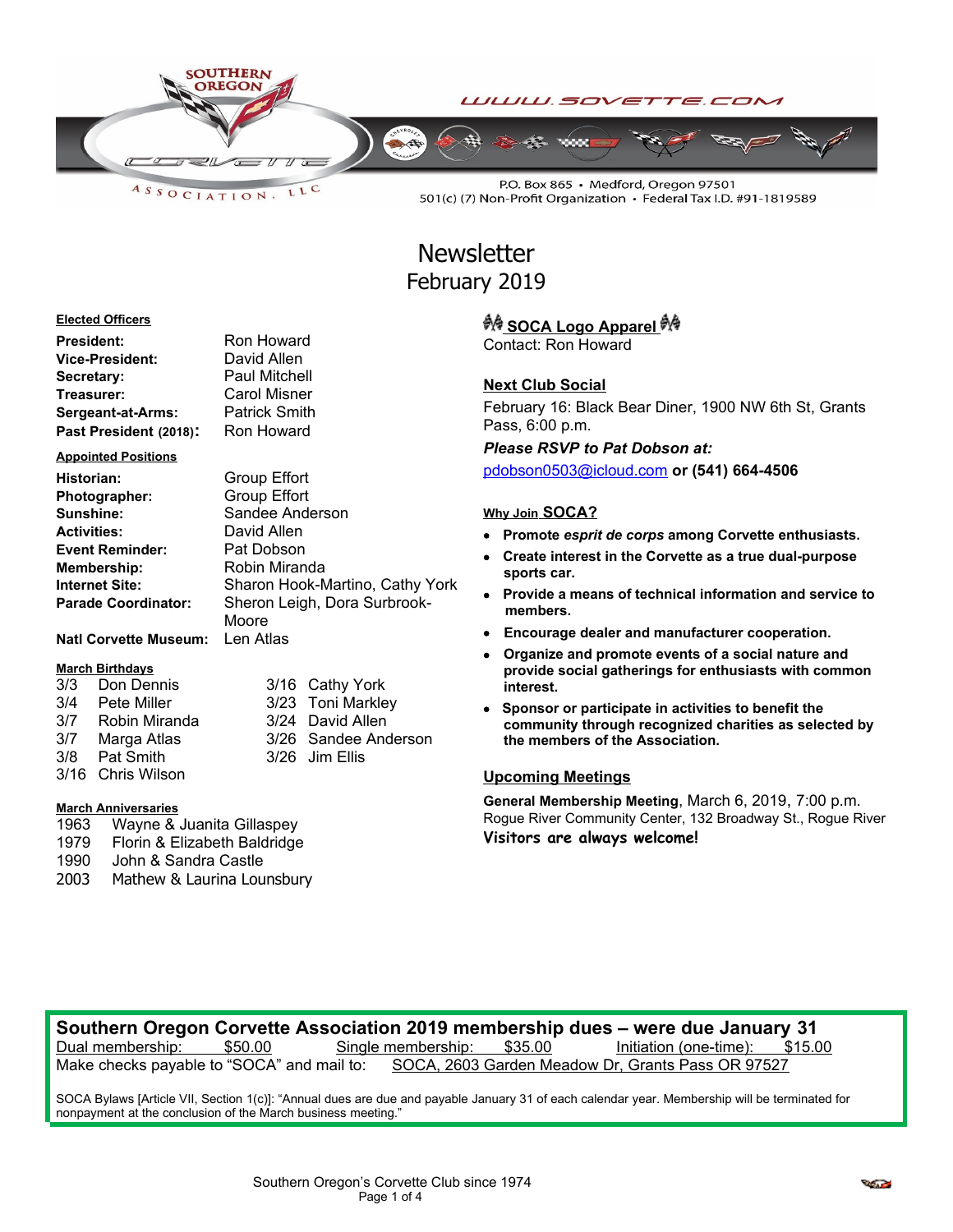

ASSOCIATION. LLC

 $\overline{a}$ 

501(c) (7) Non-Profit Organization • Federal Tax I.D. #91-1819589

# **2019 SOCA Events**

|                                 | <b>Feb</b>                                                                                                                                                               | Mar                           | Apr | <u>May</u>                                    | <u>Jun</u> | $Jul$ | Aug                                                                          | Sep | $Oct$          | <b>Nov</b> | Dec                                                                                               |  |
|---------------------------------|--------------------------------------------------------------------------------------------------------------------------------------------------------------------------|-------------------------------|-----|-----------------------------------------------|------------|-------|------------------------------------------------------------------------------|-----|----------------|------------|---------------------------------------------------------------------------------------------------|--|
| Club meeting (Wed.)             | 6.                                                                                                                                                                       | 6                             | 3   | 1                                             | 5.         | 3     | 7                                                                            | 4   | $\overline{2}$ | 6          | 4                                                                                                 |  |
| <b>FEBRUARY</b><br>Social       |                                                                                                                                                                          |                               |     |                                               |            |       | 16 - Black Bear Diner, 1900 NW 6th St., Grants Pass, 6:00 p.m.               |     |                |            |                                                                                                   |  |
| <b>MARCH</b>                    |                                                                                                                                                                          |                               |     |                                               |            |       |                                                                              |     |                |            |                                                                                                   |  |
| Daylight Savings                | 10 - DST starts                                                                                                                                                          |                               |     |                                               |            |       |                                                                              |     |                |            |                                                                                                   |  |
| Social                          | 16 - 4 Daughters Irish Pub & Grill (upstairs), 126 W. Main St., Medford, 6:00 p.m.                                                                                       |                               |     |                                               |            |       |                                                                              |     |                |            |                                                                                                   |  |
| <b>APRIL</b>                    |                                                                                                                                                                          |                               |     |                                               |            |       |                                                                              |     |                |            |                                                                                                   |  |
| Parade                          |                                                                                                                                                                          |                               |     | 13 - Pear Blossom Parade, Medford             |            |       |                                                                              |     |                |            |                                                                                                   |  |
| <b>After Parade</b>             | 13 - Lunch after parade at Roadhouse Grill, 2699 W. Main St., Medford, time TBA                                                                                          |                               |     |                                               |            |       |                                                                              |     |                |            |                                                                                                   |  |
| Social                          | 27* - The Point Pub & Grill (upstairs), 311 E. Pine St., Central Point, 6:00 p.m., bring pool cues                                                                       |                               |     |                                               |            |       |                                                                              |     |                |            |                                                                                                   |  |
|                                 | * 4th Saturday of April                                                                                                                                                  |                               |     |                                               |            |       |                                                                              |     |                |            |                                                                                                   |  |
| <b>MAY</b>                      |                                                                                                                                                                          |                               |     |                                               |            |       |                                                                              |     |                |            |                                                                                                   |  |
| Parade                          | 4 - Merlin Parade, details to be announced (TBA)                                                                                                                         |                               |     |                                               |            |       |                                                                              |     |                |            |                                                                                                   |  |
| Social                          | 18 - Bella Union Restaurant (upstairs), 170 W. California St., Jacksonville, 6:00 p.m.<br>25 - Boatnik Parade, details TBA                                               |                               |     |                                               |            |       |                                                                              |     |                |            |                                                                                                   |  |
| Parade                          |                                                                                                                                                                          |                               |     |                                               |            |       |                                                                              |     |                |            |                                                                                                   |  |
| <b>JUNE</b>                     |                                                                                                                                                                          |                               |     |                                               |            |       |                                                                              |     |                |            |                                                                                                   |  |
| Social<br>Parade                |                                                                                                                                                                          |                               |     | 22 - Rooster Crow Parade, details TBA         |            |       | 15 - Wolf Creek Inn & Tavern (upstairs), 100 Front St., Wolf Creek, time TBA |     |                |            |                                                                                                   |  |
| <b>JULY</b>                     |                                                                                                                                                                          |                               |     |                                               |            |       |                                                                              |     |                |            |                                                                                                   |  |
| Parade                          |                                                                                                                                                                          |                               |     | 4 - Eagle Point Parade, details TBA           |            |       |                                                                              |     |                |            |                                                                                                   |  |
| Corvette Weekend                |                                                                                                                                                                          |                               |     |                                               |            |       |                                                                              |     |                |            | 12 to 14 - SOCA 2019 Corvette Weekend, fundraiser for "Candlelighters For Children With           |  |
|                                 |                                                                                                                                                                          | Cancer" (and the July Social) |     |                                               |            |       |                                                                              |     |                |            |                                                                                                   |  |
| <b>AUGUST</b>                   |                                                                                                                                                                          |                               |     |                                               |            |       |                                                                              |     |                |            |                                                                                                   |  |
| Social                          |                                                                                                                                                                          |                               |     |                                               |            |       |                                                                              |     |                |            |                                                                                                   |  |
|                                 | 17 - Potluck gathering at the Peterson's home, details TBA.<br>PNW & NCM Caravan 21 – Depart Grants Pass for the Pacific Northwest Caravan to the 25th National Corvette |                               |     |                                               |            |       |                                                                              |     |                |            |                                                                                                   |  |
|                                 |                                                                                                                                                                          |                               |     | Museum Caravan in Bowling Green, Kentucky     |            |       |                                                                              |     |                |            |                                                                                                   |  |
| <b>SEPTEMBER</b>                |                                                                                                                                                                          |                               |     |                                               |            |       |                                                                              |     |                |            |                                                                                                   |  |
| <b>NCM Caravan</b>              |                                                                                                                                                                          |                               |     |                                               |            |       | 5 - National Caravan drivers return (approximate date)                       |     |                |            |                                                                                                   |  |
| Sigel Show & Shine              | 14 - Jim Sigel Show & Shine, details TBA                                                                                                                                 |                               |     |                                               |            |       |                                                                              |     |                |            |                                                                                                   |  |
| September Social                |                                                                                                                                                                          |                               |     |                                               |            |       |                                                                              |     |                |            | 21 – The Point Pub & Grill (upstairs), 311 E. Pine St., Central Point, 6:00 p.m., bring pool cues |  |
| <b>OCTOBER</b>                  |                                                                                                                                                                          |                               |     |                                               |            |       |                                                                              |     |                |            |                                                                                                   |  |
| October Social                  |                                                                                                                                                                          |                               |     |                                               |            |       | 19 - Si Casa Flores restaurant, 202 NE Beacon Dr., Grants Pass               |     |                |            |                                                                                                   |  |
| NOVEMBER                        |                                                                                                                                                                          |                               |     |                                               |            |       |                                                                              |     |                |            |                                                                                                   |  |
| <b>Daylight Savings</b>         |                                                                                                                                                                          | $3 - DST$ ends                |     |                                               |            |       |                                                                              |     |                |            |                                                                                                   |  |
| November Social                 | 16 - location and details TBA<br>28 - Thanksgiving holiday                                                                                                               |                               |     |                                               |            |       |                                                                              |     |                |            |                                                                                                   |  |
| Thanksgiving<br><b>DECEMBER</b> |                                                                                                                                                                          |                               |     |                                               |            |       |                                                                              |     |                |            |                                                                                                   |  |
| Parade                          |                                                                                                                                                                          |                               |     | 7 - Grants Pass Christmas Parade, details TBA |            |       |                                                                              |     |                |            |                                                                                                   |  |
| Social                          |                                                                                                                                                                          |                               |     |                                               |            |       |                                                                              |     |                |            | 15 - SOCA Christmas Party, Grants Pass Golf Club, 230 Espey Rd., Grants Pass, details TBA         |  |
|                                 |                                                                                                                                                                          |                               |     |                                               |            |       |                                                                              |     |                |            |                                                                                                   |  |

For additional events, information and links ... see the SOCA website "Events Page:"<https://www.sovette.com/events>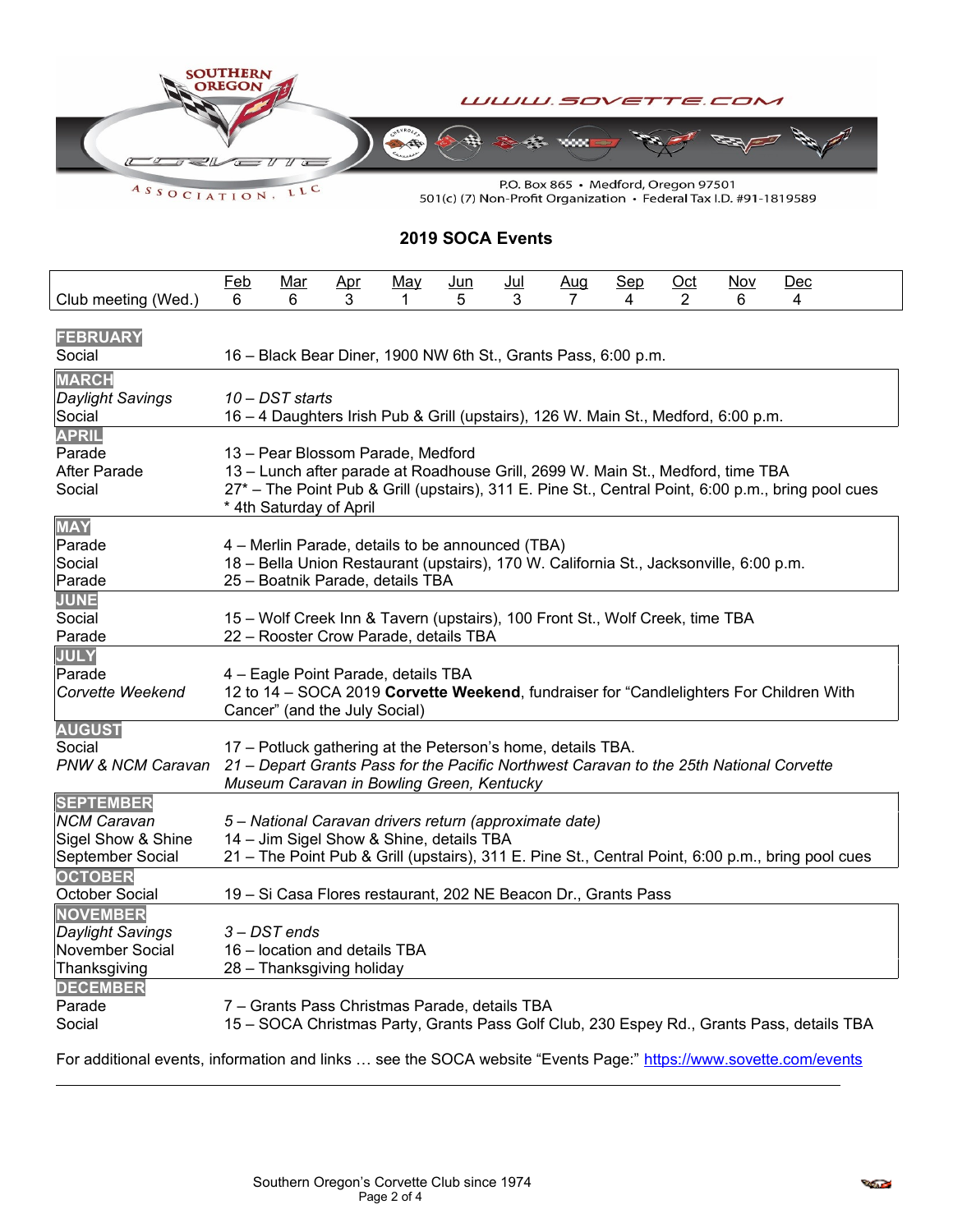

Techin & Toolin

# **Choosing the Proper Garage Car Lift**

**By W Pengine – February 1, 2011**



Above-ground car hoists can be separated into three basic configurations of two-post, four-post, and scissor lifts. Let's start with the popular two-post style. This hoist places the car between two outside posts using arms that swing under the car after the vehicle is in position. This requires the operator to place the four arms under the car in the proper places. The most popular two-post hoist is the overhead style, using a beam that connects the two posts together at the top. The baseplate-style lift places a panel on the floor between the posts. It is less convenient for using under-car accessories such as a trans jack or tall stand supports since the plate is often in the way. Baseplate two-post lifts are most often used with low ceilings because the overall height of the lift is shorter. There is normally a beam or connector between the posts that connects the lifting cable or chain across both uprights.

Within the two-post hoist is the variable of *symmetrical* or *asymmetrical* arms. The most popular version is the *asymmetrical* arms hoist, where the front arms are shorter than the rear arms. With the arms folded back, the operator drives the car between the posts and, because the front arms are shorter, only 30 to 40 percent of the vehicle is placed ahead of the posts. This *asymmetrical* design allows more room to open the car door to exit the vehicle and also allows the uprights to be placed closer together – an advantage when space is limited. On the other hand, because a *symmetrical* arms hoist's front arms are the same length as the rear arms, the vehicle must be centered between the uprights of a *symmetrical* arms hoist. This design reduces the clearance for opening the vehicle door to exit, requiring the posts to be farther apart. A general disadvantage with all two-